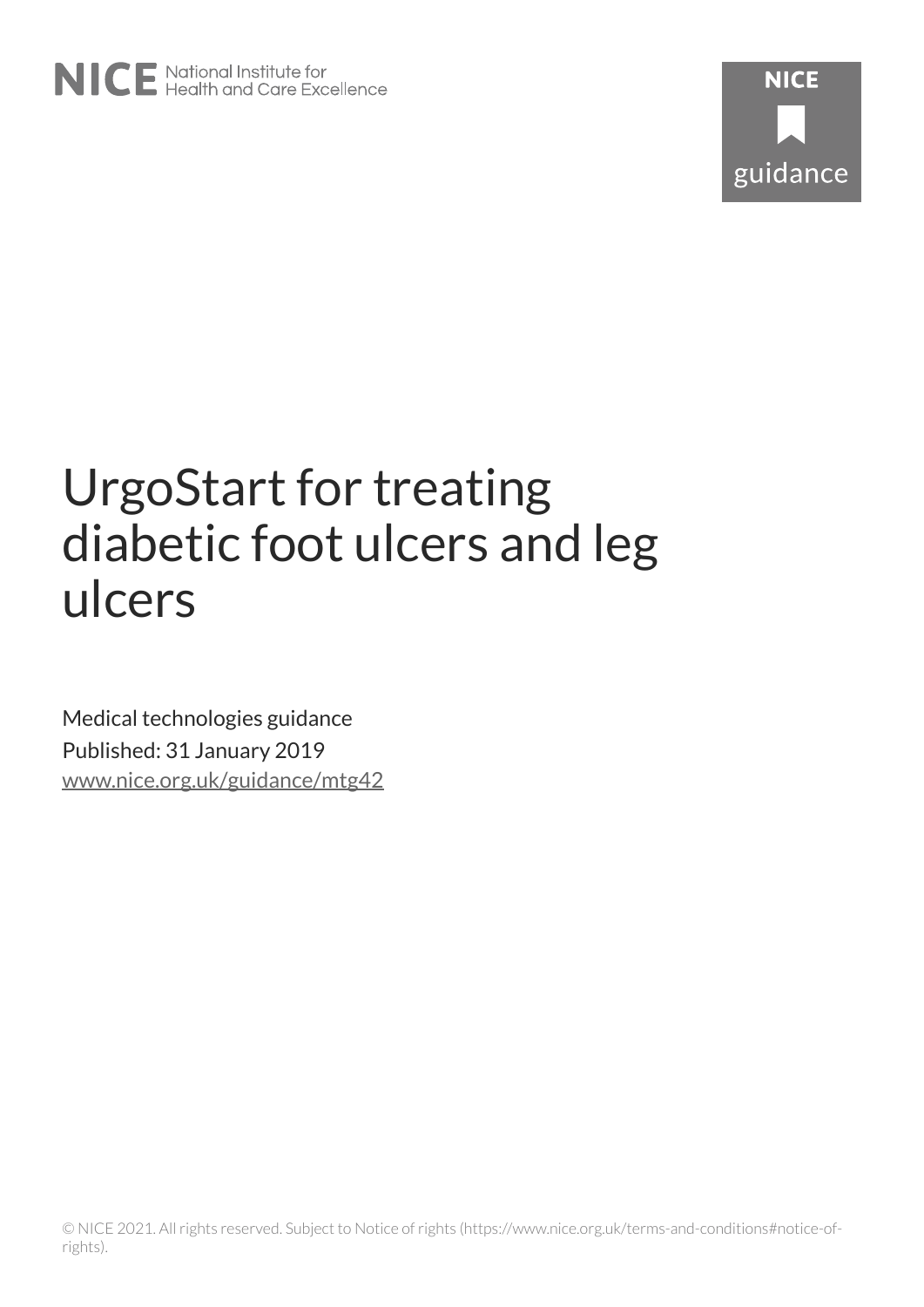## Your responsibility

This guidance represents the view of NICE, arrived at after careful consideration of the evidence available. When exercising their judgement, healthcare professionals are expected to take this guidance fully into account. However, the guidance does not override the individual responsibility of healthcare professionals to make decisions appropriate to the circumstances of the individual patient, in consultation with the patient and/or guardian or carer.

Commissioners and/or providers have a responsibility to implement the guidance, in their local context, in light of their duties to have due regard to the need to eliminate unlawful discrimination, advance equality of opportunity, and foster good relations. Nothing in this guidance should be interpreted in a way that would be inconsistent with compliance with those duties.

Commissioners and providers have a responsibility to promote an environmentally sustainable health and care system and should [assess and reduce the environmental impact of implementing](https://www.nice.org.uk/about/who-we-are/sustainability)  [NICE recommendations w](https://www.nice.org.uk/about/who-we-are/sustainability)herever possible.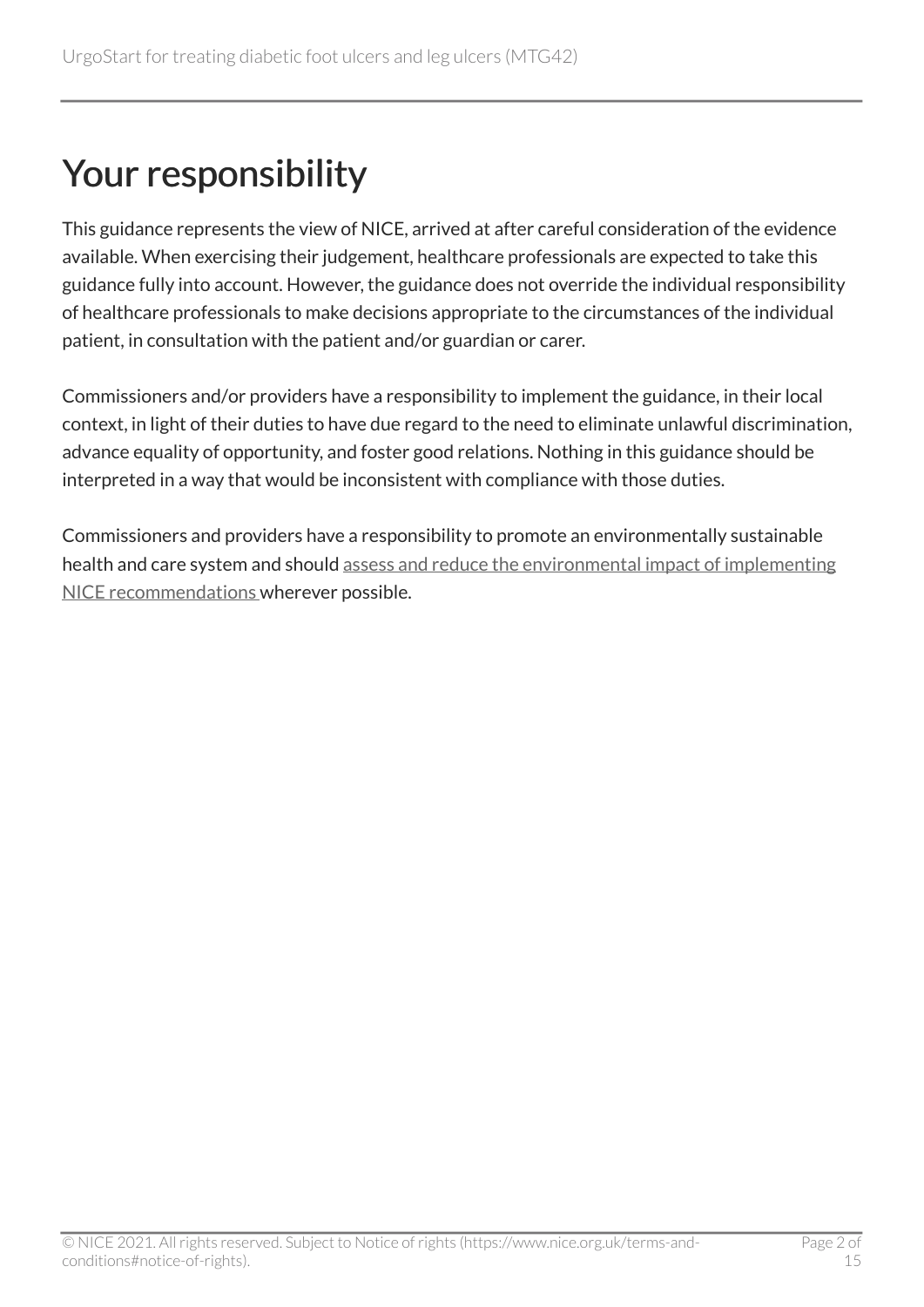## **Contents**

| $\overline{4}$ |
|----------------|
| 5              |
| 6              |
| 6              |
| $\overline{7}$ |
| 9              |
| 9              |
| 10             |
| 11             |
| 12             |
| 12             |
| 13             |
| 14             |
| 14             |
| 14             |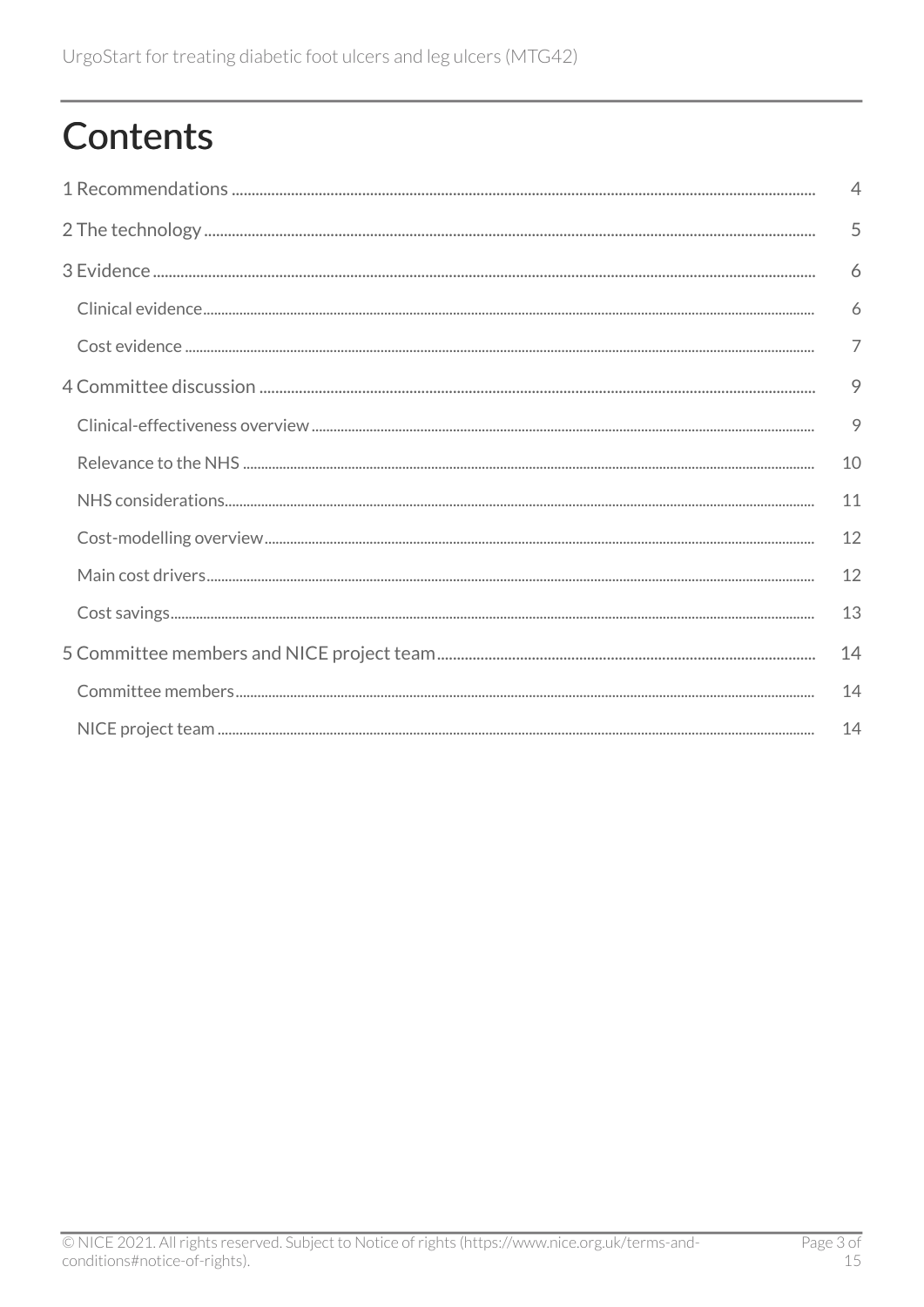This guidance replaces MIB82.

### <span id="page-3-0"></span>1 Recommendations

- 1.1 Evidence supports the case for adopting UrgoStart dressings to treat diabetic foot ulcers and venous leg ulcers in the NHS, because they are associated with increased wound healing compared with non-interactive dressings.
- 1.2 UrgoStart dressings should therefore be considered as an option for people with diabetic foot ulcers or venous leg ulcers after any modifiable factors such as infection have been treated.
- 1.3 Cost modelling shows that, compared with standard care, using UrgoStart dressings to treat diabetic foot ulcers is associated with a cost saving of £342 per patient after 1 year. It also shows that UrgoStart is likely to be cost saving for treating venous leg ulcers, but the robustness of this conclusion is less certain from the evidence available. For both types of ulcers, potential cost savings mainly come from better healing with UrgoStart dressings. If 25% of people having treatment for diabetic foot ulcers use UrgoStart instead of a noninteractive dressing, the NHS may save up to £5.4 million each year. For more details, see the NICE [resource impact report.](http://www.nice.org.uk/guidance/MTG42/resources)
- 1.4 For people with non-venous leg ulcers, there is insufficient evidence to support routine adoption.

#### Why the committee made these recommendations

UrgoStart is a type of interactive wound dressing. Clinical trial evidence shows that using UrgoStart to treat diabetic foot ulcers increases wound healing compared with non-interactive dressings. For venous leg ulcers, the evidence shows that UrgoStart increases the rate of wound healing in the short term compared with non-interactive dressings when used with standard care, but the impact on complete wound healing is less certain. There is much less evidence for non-venous leg ulcers so, although clinical and patient benefits are plausible, there is no positive recommendation about UrgoStart in this patient group. Cost analyses suggest that using UrgoStart as part of the overall management of diabetic foot ulcers and venous leg ulcers could save costs for the NHS.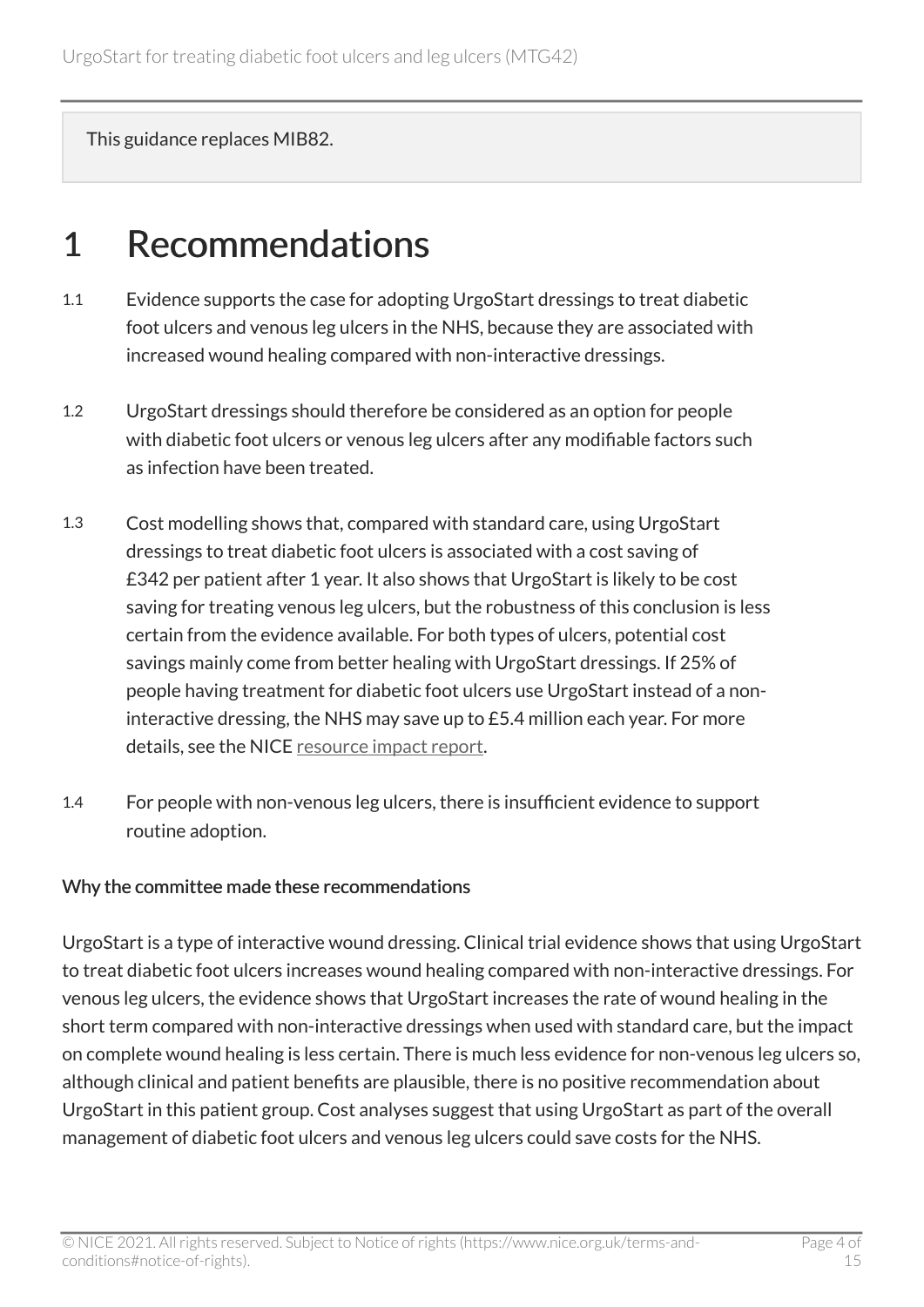## <span id="page-4-0"></span>2 The technology

| <b>Technology</b>                               | UrgoStart (Urgo Medical) is an interactive dressing for treating diabetic foot ulcers<br>and leg ulcers. It consists of a layer of open-weave polyester mesh impregnated<br>with hydrocolloid polymers within a petroleum jelly known as technology lipido-<br>colloid (TLC). It also contains nano-oligosaccharide factor (NOSF) and has an<br>absorbent pad and a semi-permeable backing. |  |
|-------------------------------------------------|---------------------------------------------------------------------------------------------------------------------------------------------------------------------------------------------------------------------------------------------------------------------------------------------------------------------------------------------------------------------------------------------|--|
|                                                 | There are 5 formats of the dressing and each comes in different sizes: UrgoStart<br>Contact Layer, UrgoStart Non-Adhesive, UrgoStart Plus Pad, UrgoStart Border and<br>UrgoStart Plus Border.                                                                                                                                                                                               |  |
| Innovative<br>aspects                           | The TLC-NOSF layer is a combination of the patented TLC technology, which is<br>intended to create a moist protective wound healing environment, and the NOSF,<br>which inhibits protease activity, specifically matrix metalloproteinases, and this is<br>claimed to accelerate healing.                                                                                                   |  |
| Intended<br>use                                 | UrgoStart is intended for treating chronic wounds. The indications addressed in<br>this evaluation are leg ulcers and diabetic foot ulcers.                                                                                                                                                                                                                                                 |  |
| Costs                                           | UrgoStart has a typical list price of £4.28 per dressing.                                                                                                                                                                                                                                                                                                                                   |  |
| For more details, see the Urgo Medical website. |                                                                                                                                                                                                                                                                                                                                                                                             |  |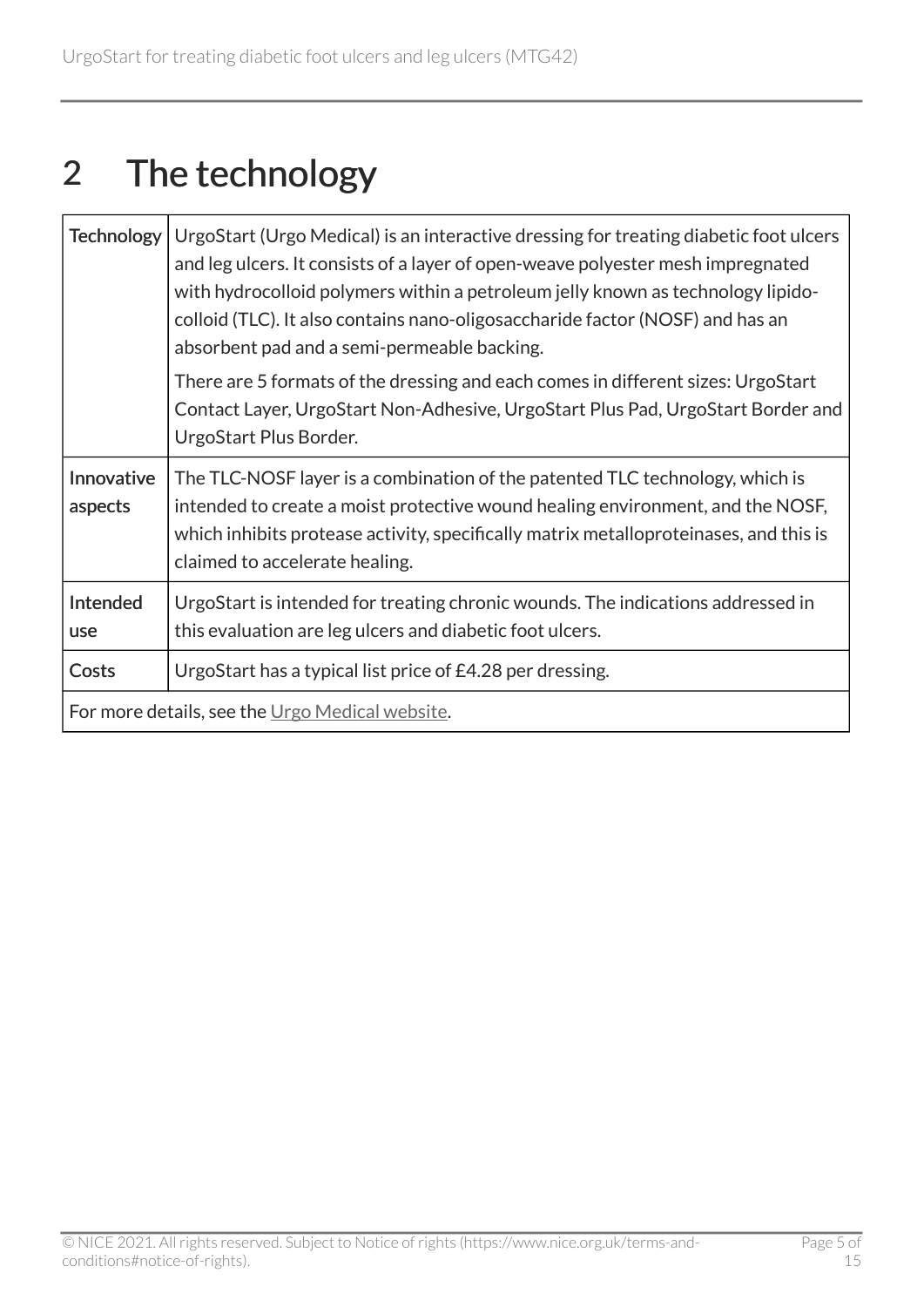## <span id="page-5-0"></span>3 Evidence

### <span id="page-5-1"></span>Clinical evidence

#### Relevant evidence comes from 5 studies, 3 of which are randomised controlled trials

3.1 Of the 5 studies that met the inclusion criteria defined in the scope, 2 were randomised controlled trials in venous and mixed leg ulcers and 1 was a randomised controlled trial in diabetic foot ulcers. There is also a noncomparative study in diabetic foot ulcers and a pooled analysis of noncomparative observational studies, which included both patient groups. For full details of the clinical evidence, see section 3 of the [assessment report.](http://www.nice.org.uk/guidance/MTG42/history)

#### Results from EXPLORER show an increase in wound closure for diabetic foot ulcers

3.2 The multicentre, double-blind, international randomised controlled trial EXPLORER (n=240; 20-week follow-up) compared UrgoStart with UrgoTul, a non-interactive dressing (Edmonds et al. 2018). The results reported a statistically significant increase in complete wound closure in favour of UrgoStart (p=0.002), as well as a statistically significant increase in absolute wound area reduction (p=0.022). Adverse effects and quality of life were similar in the 2 groups. The external assessment centre (EAC) noted that this was a European international study with some patients recruited from UK centres, but the number of patients recruited per centre was low (median=3) and the study only included patients with neuro-ischaemic ulcers.

#### Results from CHALLENGE show an increase in wound area reduction in the first 8 weeks for venous leg ulcers

3.3 The multicentre, double-blind, international randomised controlled trial CHALLENGE (n=187; 8-week study period) compared UrgoStart with UrgoTul Absorb, a non-interactive dressing (Meaume et al. 2012 and Meaume et al. 2017). Compression therapy was used in both the intervention and control groups (more than 96% at week 6). The results reported a statistically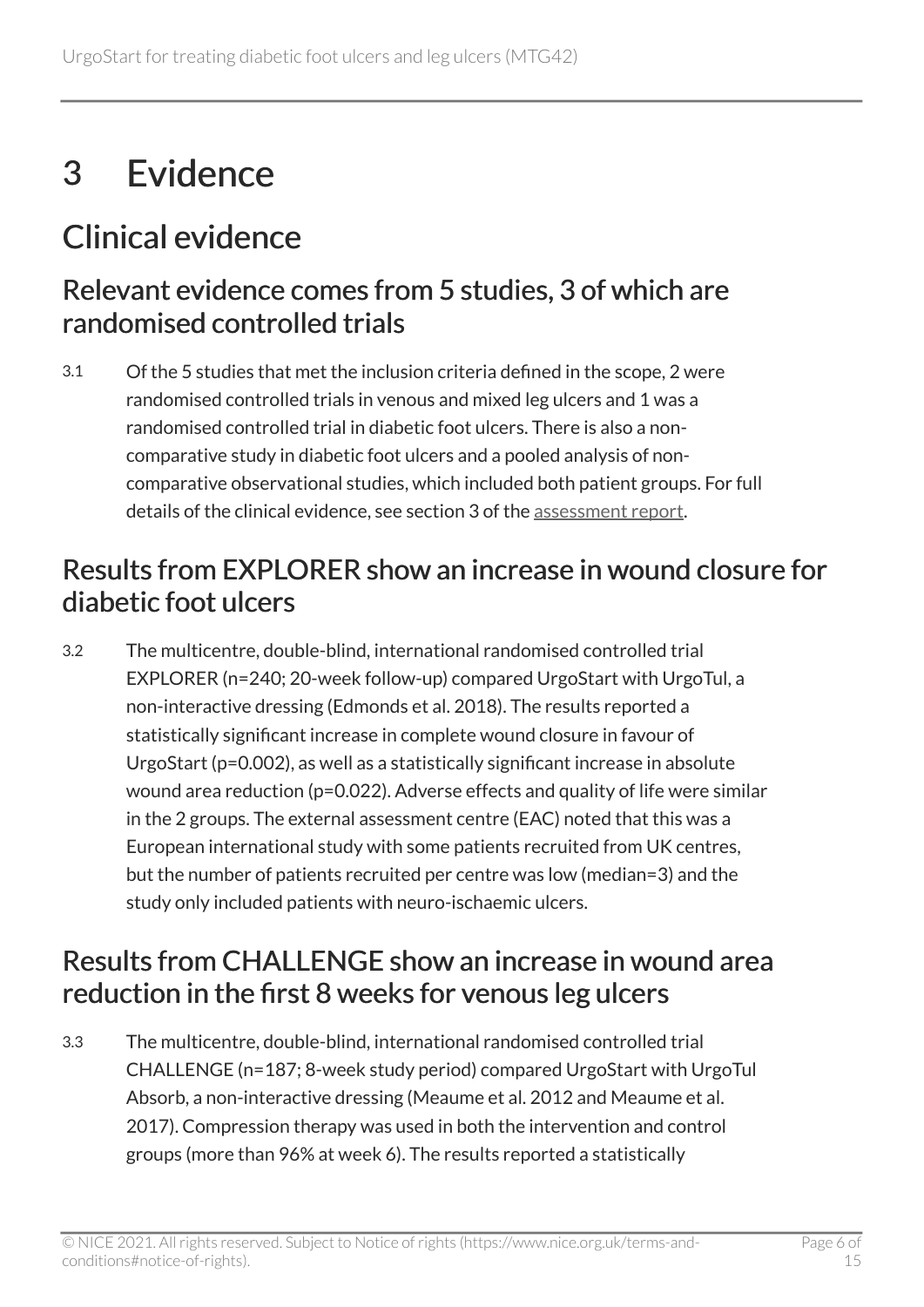significant increase in relative wound area reduction (p=0.002) and in absolute wound area reduction (p=0.003) in favour of UrgoStart. Use of UrgoStart also resulted in a statistically significant improvement in the pain and discomfort dimensions of the EQ-5D (p=0.022). Adverse effects and patient acceptance were similar in the 2 groups. The EAC noted that the follow-up period of 8 weeks was potentially too short to assess healing in complex wounds, and only 13 wounds in total were completely healed by the end of the study (equally spread across the 2 treatment arms). No UK sites were included in this study, and there was a small number of patients per centre (mean=4.2).

#### A pooled analysis of non-observational studies broadly supports the evidence from the randomised controlled trials

3.4 Evidence from a pooled analysis of non-comparative data from 8 observational studies (Munter et al. 2017) supported the healing rates of diabetic foot and venous leg ulcers seen with UrgoStart in the randomised controlled trials. The analysis included more than 10,000 patients with chronic wounds, of whom 7,903 had venous leg ulcers and 1,306 had diabetic foot ulcers. However, the EAC noted that there were a range of follow-up periods (4 to 20 weeks), outcome measures and distributions of ulcer type in the included studies.

## <span id="page-6-0"></span>Cost evidence

#### The company's models for both leg ulcers and diabetic foot ulcers show cost savings with UrgoStart

3.5 The company presented separate de novo cost-effectiveness models for leg ulcers and diabetic foot ulcers. The leg ulcer model was a Markov model with a 1-week cycle length, which incorporated 3 health states. The diabetic foot ulcer model was more complicated and included 6 health states. The company presented base-case results with a time horizon of 1 year. The results showed that compared with non-interactive dressings, UrgoStart was associated with savings of £274.25 per patient per year for leg ulcers and £666.51 per patient per year for diabetic foot ulcers.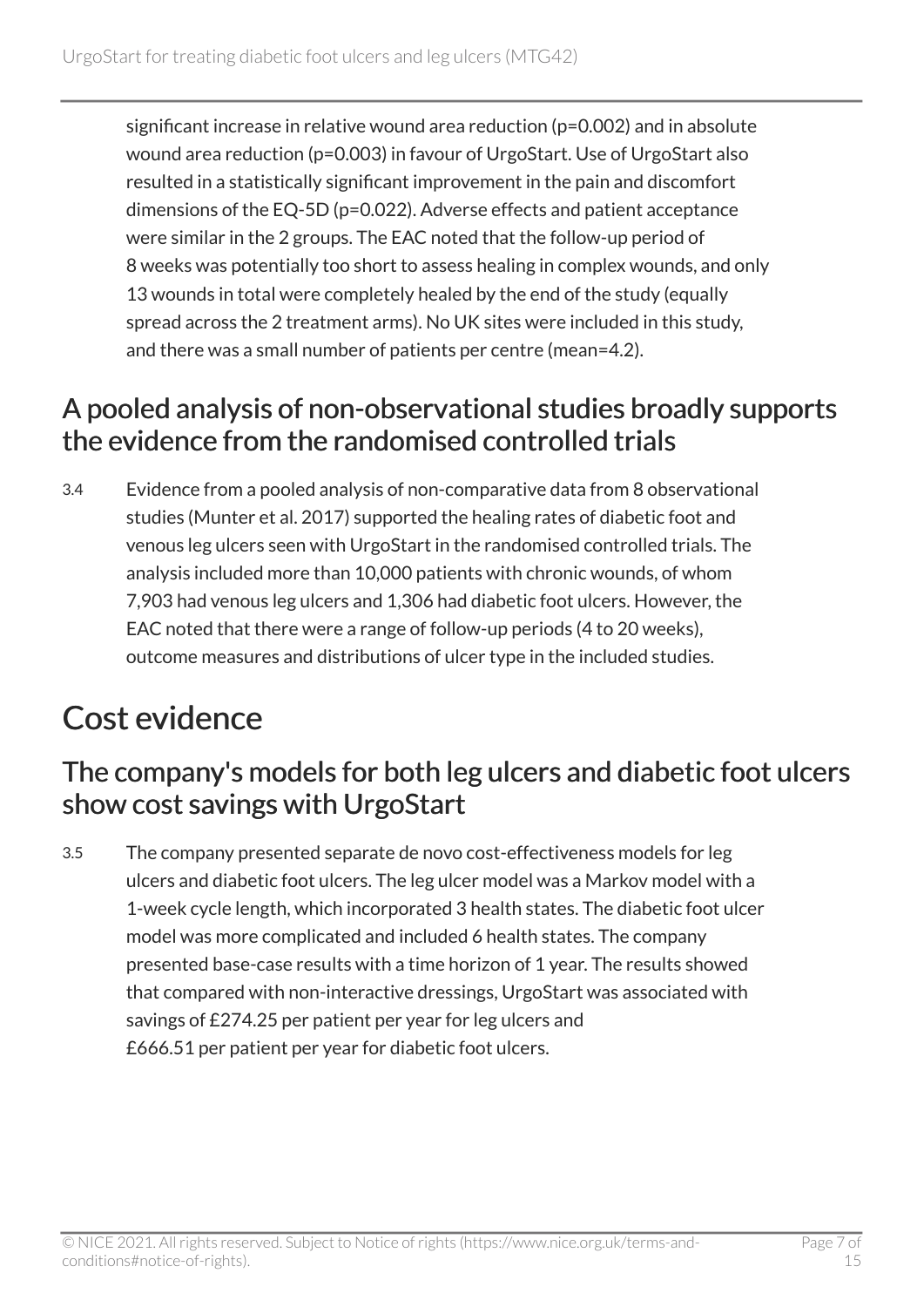#### The EAC's changes to the model parameters and its calibrations more accurately reflect NHS costs and consequences

- 3.6 The EAC considered that both model structures presented by the company adequately captured all the relevant health states, and that the assumptions were valid and reasonable. However, it changed some parameter values with which it did not agree. The EAC also calibrated the models to align with the healing outcomes and resource use from published UK studies (Guest et al. 2018a and 2018b). In its changes to the models, the EAC assumed that:
	- diabetic foot ulcers would not heal in 20% of patients and treatment would continue for 1.4 months (6.09 weeks) on average before the dressing was changed to a different product
	- leg ulcers would not heal in 37.6% of patients and treatment would continue for 1.9 months (8.26 weeks) on average before the dressing was changed to a different product.

#### The EAC's updated models show that UrgoStart is likely to be cost saving

3.7 Results from the EAC's base-case analysis showed that UrgoStart compared with standard care was associated with cost savings of £541 per patient per year for leg ulcers and £342 per patient per year for diabetic foot ulcers. The main drivers of the savings were the cost of dressings, the transition parameters for healing and infection or complications, and the cost of community nursing and hospital visits. Sensitivity analyses showed that UrgoStart was always cost saving for leg ulcers, but that it became cost incurring for diabetic foot ulcers if the healing rate was assumed to be half of that reported in the EXPLORER trial. For full details of the cost evidence, see section 4 of the [assessment report](http://www.nice.org.uk/guidance/MTG42/history).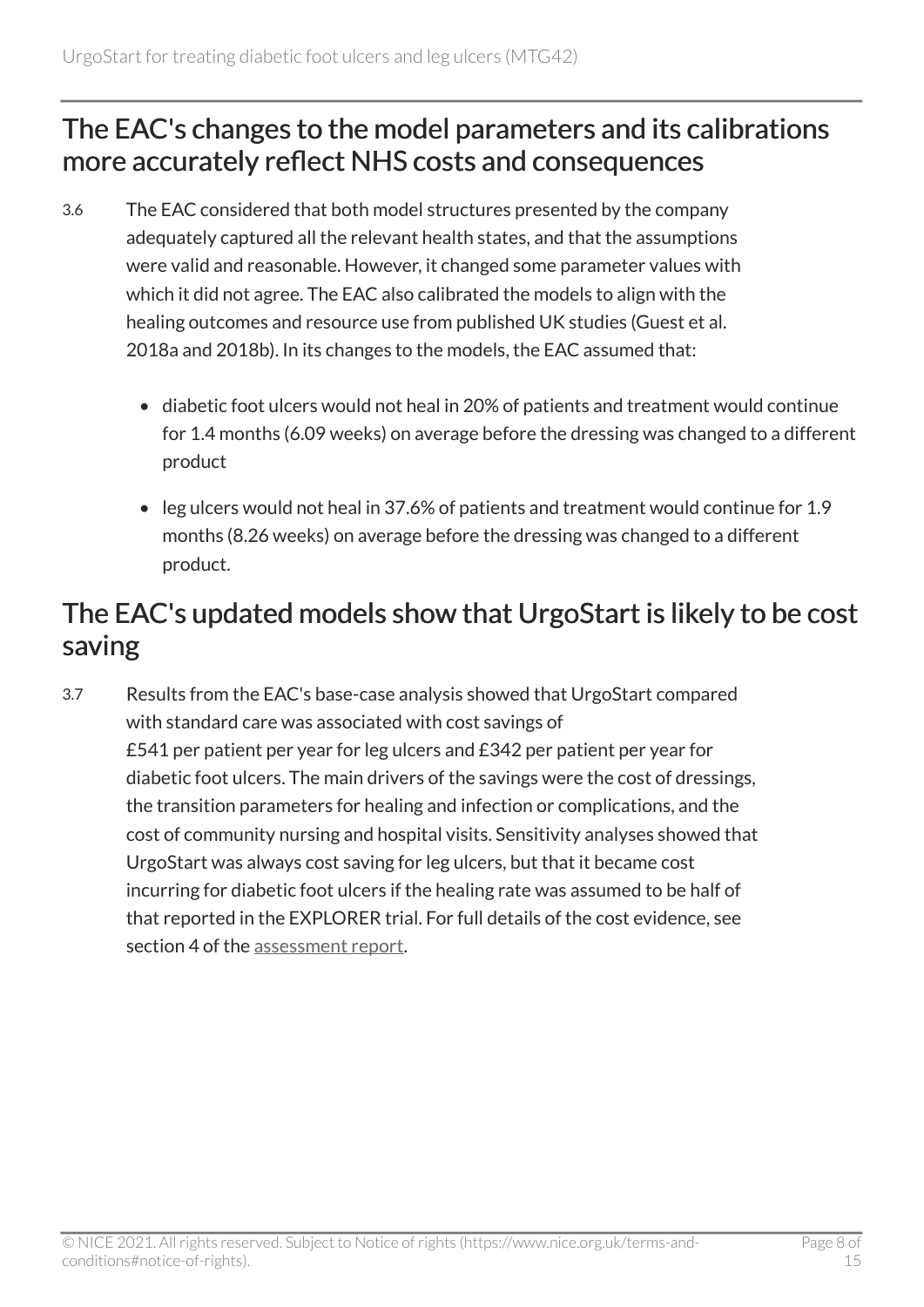## <span id="page-8-0"></span>4 Committee discussion

### <span id="page-8-1"></span>Clinical-effectiveness overview

#### Results from the EXPLORER trial show faster complete healing with UrgoStart dressings in diabetic foot ulcers

4.1 The committee concluded that the EXPLORER study provided convincing evidence that UrgoStart dressings improve complete wound healing in patients with diabetic foot ulcers. It noted the external assessment centre (EAC) conclusions that there was a low risk of bias in this study, and that the reported benefits associated with UrgoStart were also supported by the pooled analysis of non-comparative observational data. Although most of the evidence came from patients with neuro-ischaemic ulcers, a clinical expert advised that similar care is used for both neuropathic and neuro-ischaemic diabetic foot ulcers. The committee concluded that the use of UrgoStart, when used as part of overall management, improves wound healing in people with diabetic foot ulcers.

#### Results from the CHALLENGE study show a faster rate of early healing with UrgoStart dressings in venous leg ulcers

4.2 The committee concluded that the results of the CHALLENGE study showed an increase in the rate of early wound healing with UrgoStart in patients with venous leg ulcers compared with standard treatment. It noted, however, that the study period of 8 weeks was relatively short, and that the observed treatment benefit was based on measuring increased wound area reduction rather than complete wound closure. The clinical experts confirmed that rapid wound area reduction in the first 8 weeks is a good surrogate for ultimately complete wound closure, but that this is not definitive. The experts stated that venous leg ulcers typically heal completely within 18 to 24 weeks. The committee noted the EAC conclusion that there was a low risk of bias in this study, and also that the benefits associated with UrgoStart were supported by the observational data. It concluded that UrgoStart improves wound healing in venous leg ulcers when used as part of overall management including compression therapy, although it was uncertain if this would be translated into complete wound closure.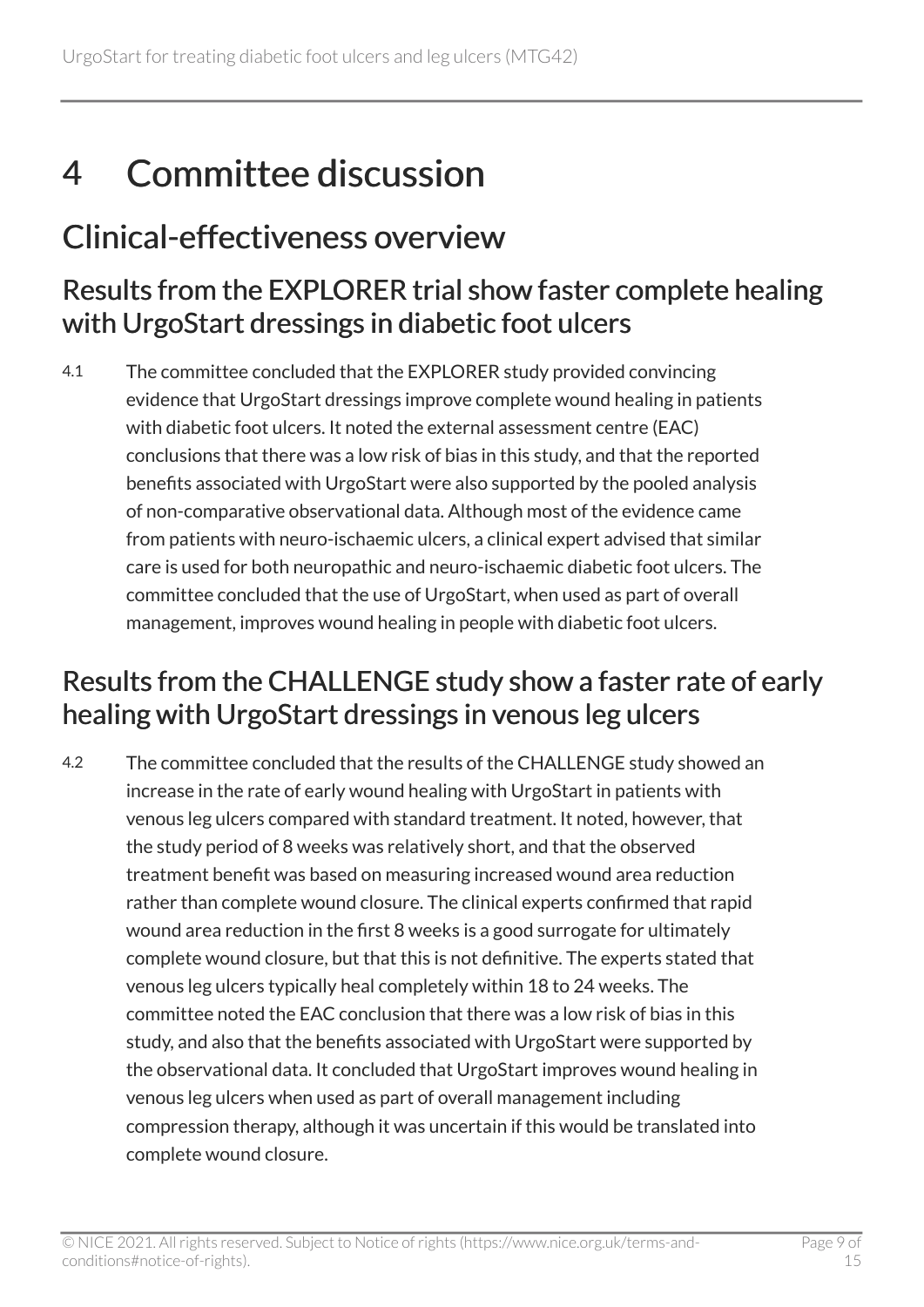#### UrgoStart may lead to benefits that are important in improving day-to-day living in people with diabetic foot or venous leg ulcers

4.3 The committee recognised how severely diabetic foot and venous leg ulcers affect people's quality of life. However, it concluded that there was limited published evidence to support any quality-of-life benefits directly as a result of using UrgoStart. The clinical experts explained that increases in wound closure and in the rate of wound area reduction are likely to be associated with improvements in day-to-day living. For people with diabetic foot ulcers, complete wound closure is usually necessary for them to return to unhindered walking. For people with venous leg ulcers, a reduction in the wound area may translate into important benefits including earlier transition to less cumbersome dressings and treatment in the community. The experts' comments were corroborated by a small sample of people who have used UrgoStart dressings and reported quality-of-life benefits associated with improved wound healing. The committee concluded that it was plausible that UrgoStart leads to benefits that are important in improving day-to-day living in people with diabetic foot or venous leg ulcers.

### <span id="page-9-0"></span>Relevance to the NHS

### The evidence for UrgoStart is broadly generalisable to the NHS

4.4 Only a small proportion of the patients with diabetic foot ulcers in the EXPLORER study were recruited from a UK centre. There were no patients from the UK in any of the studies that investigated the benefits of UrgoStart in patients with leg ulcers. Clinical experts stated that the demographics of patients and the fundamentals of wound care are likely to be similar across Europe. However, the experts also explained that some differences in care may exist including, for example, the type of health professional giving the treatment and the compression pressure used to treat venous leg ulcers. The committee concluded that the evidence for UrgoStart was broadly generalisable to the NHS.

#### There is insufficient evidence to recommend UrgoStart for nonvenous leg ulcers

4.5 The committee noted that most of the evidence of UrgoStart providing benefit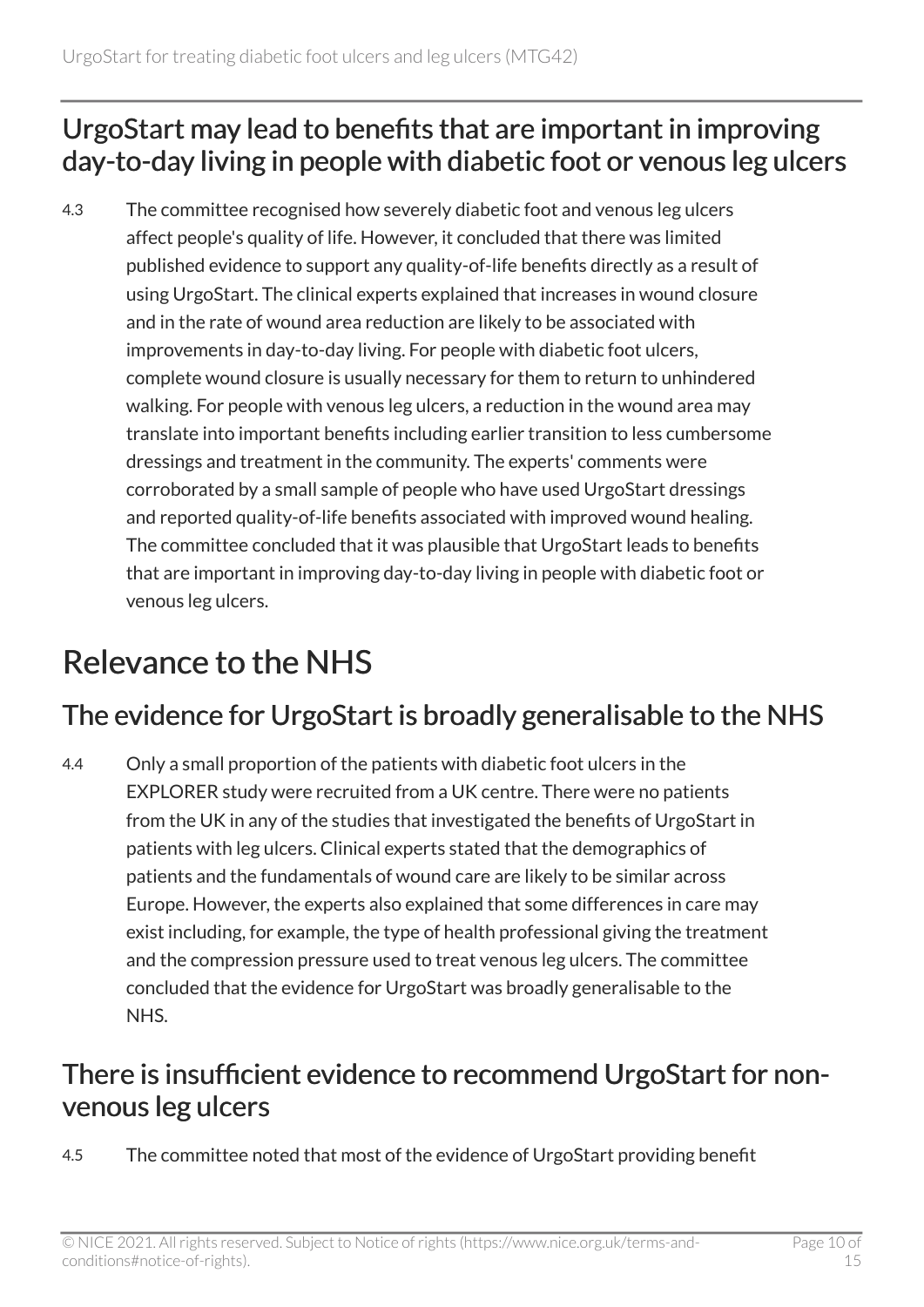in patients with leg ulcers was specifically for venous leg ulcers. The clinical experts confirmed that about 70% of leg ulcers are caused by venous disease. They also stated that compression is an important part of standard care for venous leg ulcers, but that treatment of non-venous leg ulcers relies on dressings alone. The committee concluded that even though it is plausible that there are benefits from using UrgoStart for non-venous leg ulcers, there was insufficient evidence to make a definitive recommendation about the use of UrgoStart in this group.

### <span id="page-10-0"></span>NHS considerations

#### UrgoStart can be incorporated in care pathways by including it on local formularies

4.6 The clinical experts explained that diabetic foot care, including ulcer management, varies across the NHS. Diabetic foot care usually involves a multidisciplinary team; patients move between GP practice, secondary care and community care depending on their needs. Venous leg ulcers, on the other hand, are mostly treated in a community setting. New and novel dressings are usually incorporated into local care pathways through their inclusion in dressing formularies. The committee did not consider that the use of UrgoStart should be restricted to any particular setting in the NHS, but understood that the decision to use it would usually be made by a multi-disciplinary team or a tissue viability specialist.

#### UrgoStart should be considered for patients with non-infected ulcers

4.7 The clinical experts confirmed that UrgoStart would only be used after a thorough wound and patient assessment, and after interventions to control other modifiable factors including debridement and treatment of wound infection. The experts also agreed that if using UrgoStart dressings did not lead to progress in wound healing, they would change to a different product. The committee concluded that UrgoStart should be recommended for patients with non-infected diabetic foot ulcers or venous leg ulcers.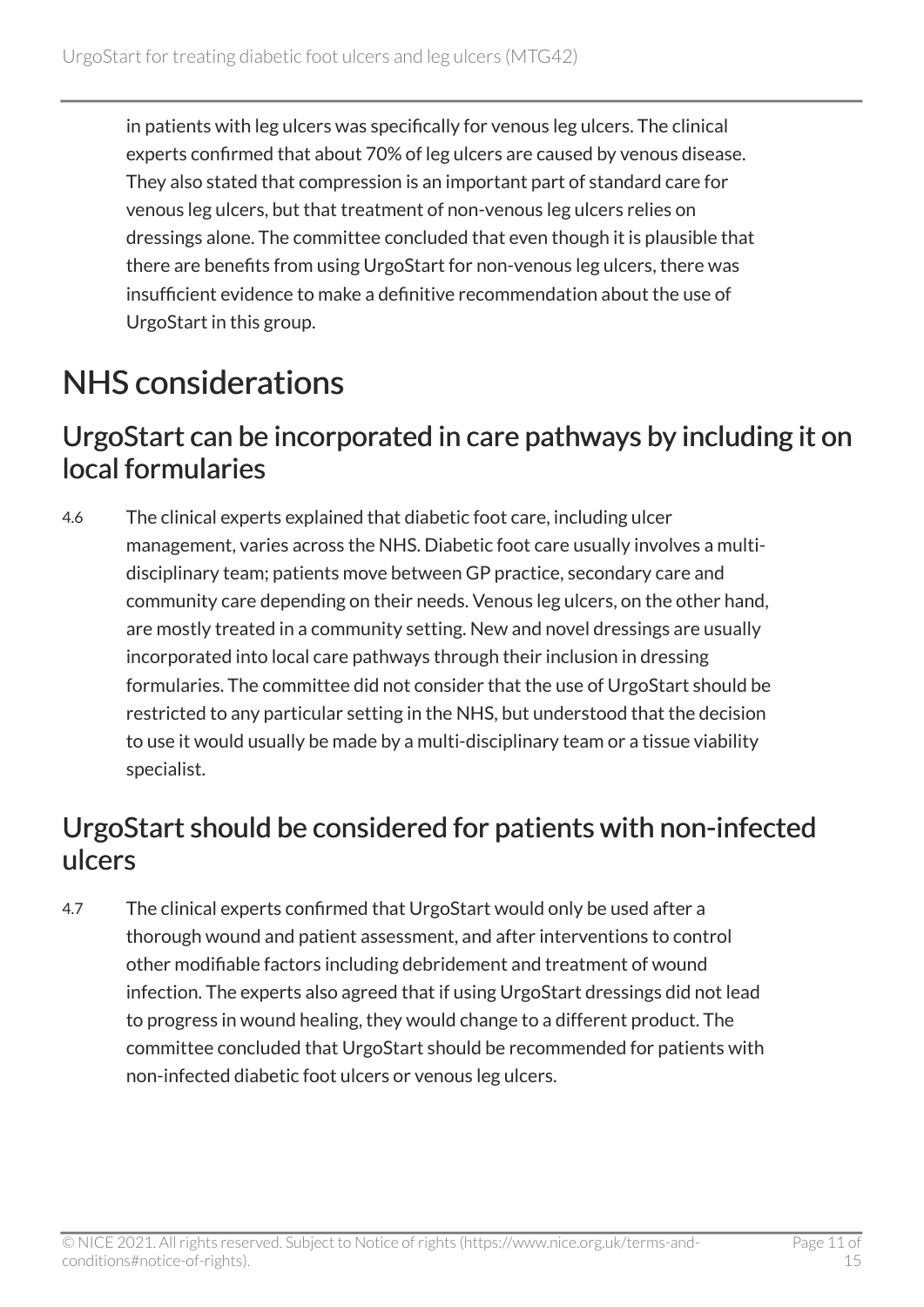### <span id="page-11-0"></span>Cost-modelling overview

#### The EAC's updated models are more plausible than the company's models and most appropriate for decision making

4.8 The committee expressed concerns about the variability seen in wound healing rates, and questioned whether this was correctly reflected in the models. The EAC explained that it had calibrated the models to better reflect this, recognising that not all wounds will improve with treatment and in these instances UrgoStart would be replaced by a different dressing (6.09 weeks for diabetic foot ulcers and 8.26 weeks for venous leg ulcers). The calibration process included using data from the Guest et al. (2018a) and Guest et al. (2018b) papers, which summarised resource-use data taken from an electronic database of patients in 562 GP practices across the UK. These data were used to estimate the proportion of patients whose ulcers had not healed after 1 year in the comparator arms of both analyses. The committee agreed that the EAC's updated models were most appropriate for decision making.

### <span id="page-11-1"></span>Main cost drivers

#### Estimates of cost savings are likely to be robust for treating diabetic foot ulcers but are less certain for treating venous leg ulcers

4.9 The committee noted the importance of healing-rate parameters in the cost modelling. It was confident that UrgoStart improved complete wound healing, but was uncertain about the reliability of using an extrapolation method to derive complete wound healing rates from partial healing at 8 weeks in people with venous leg ulcers. In view of this, the committee concluded that the estimates of cost savings are likely to be robust when UrgoStart is used to treat diabetic foot ulcers, but that uncertainty remains about the cost savings when UrgoStart is used to treat venous leg ulcers.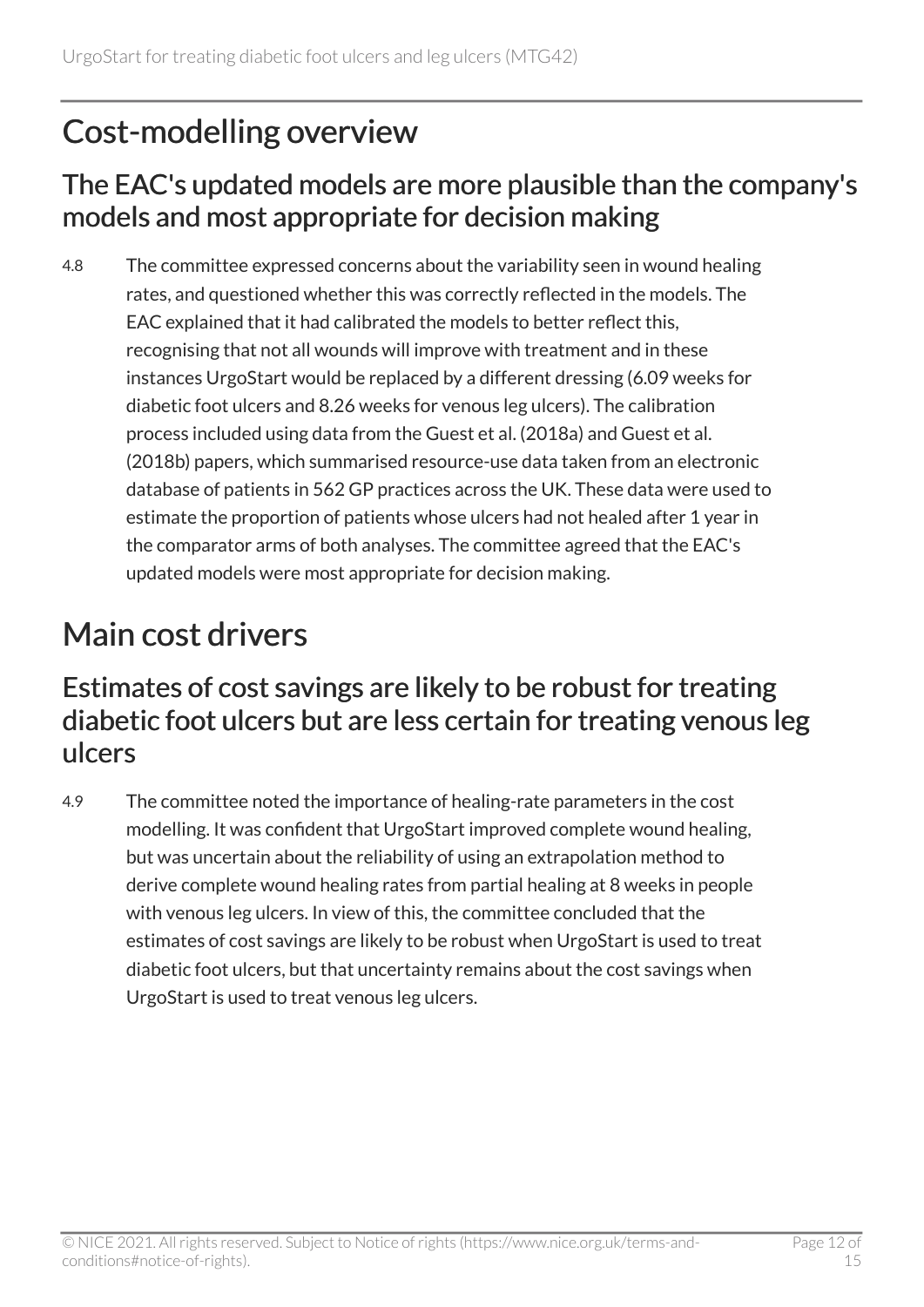### <span id="page-12-0"></span>Cost savings

#### UrgoStart is likely to be cost saving compared with standard care but there are uncertainties in the size of these savings in people with venous leg ulcers

4.10 The EAC's did deterministic sensitivity analyses that varied parameters in both cost models. Results showed that the technology remained cost saving in most cases. The committee concluded that, based on the published evidence, cost modelling and expert opinion, UrgoStart is likely to be cost saving compared with non-interactive dressings. For diabetic foot ulcers, the committee agreed with the estimate from the EAC's updated model of a £342 saving per patient per year with UrgoStart. For venous leg ulcers, it accepted that use of UrgoStart is likely to be cost saving but considered any estimates to be less certain, because of the uncertainty in the evidence for complete wound healing.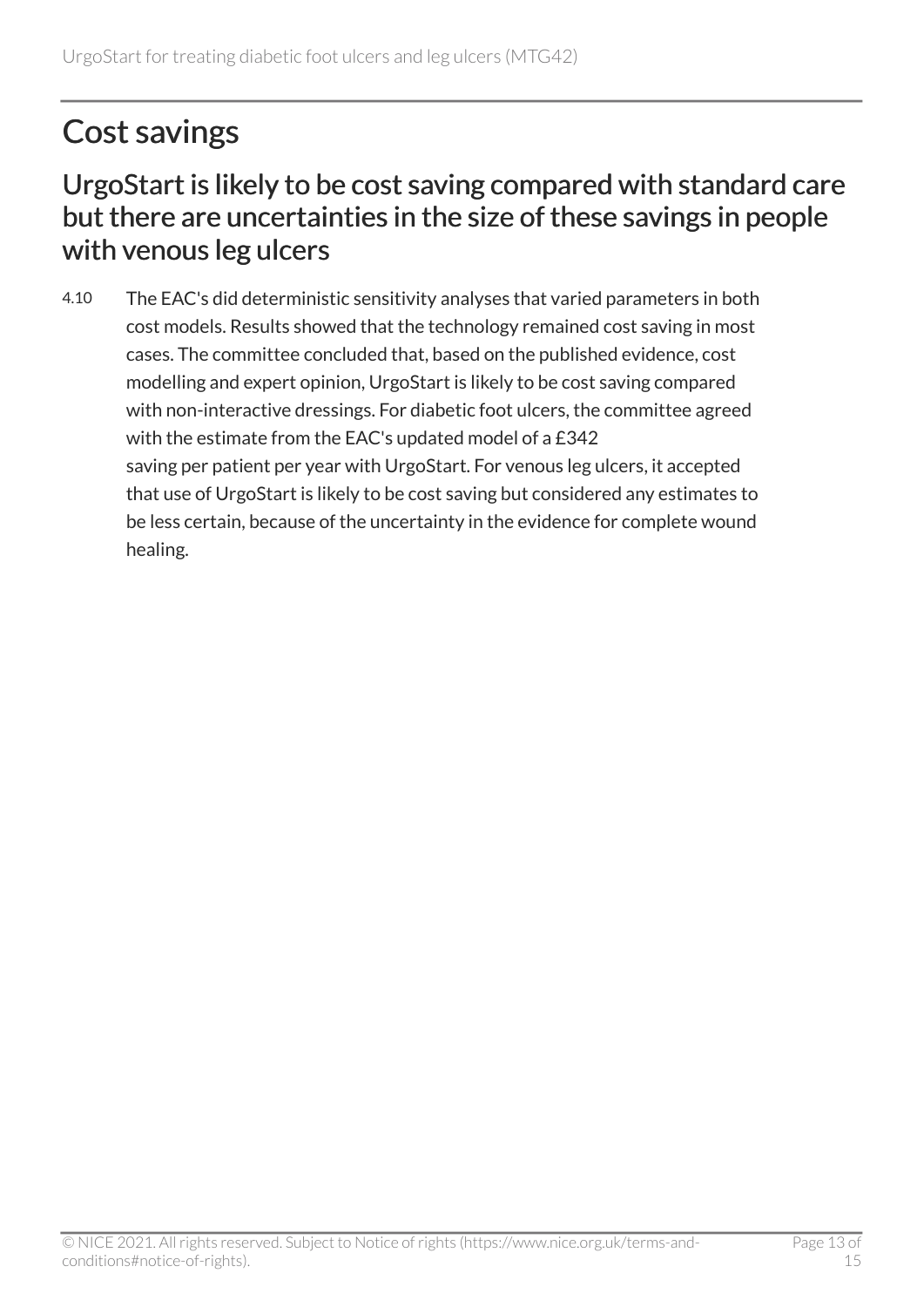## <span id="page-13-0"></span>5 Committee members and NICE project team

### <span id="page-13-1"></span>Committee members

This topic was considered by the [medical technology advisory committee,](https://www.nice.org.uk/Get-Involved/Meetings-in-public/Medical-Technologies-Advisory-Committee/Members) which is a standing advisory committee of NICE.

Committee members are asked to declare any interests in the technology to be appraised. If it is considered there is a conflict of interest, the member is excluded from participating further in that evaluation.

The [minutes](https://www.nice.org.uk/get-involved/meetings-in-public/medical-technologies-advisory-committee) of each committee meeting, which include the names of the members who attended and their declarations of interests, are posted on the NICE website.

### <span id="page-13-2"></span>NICE project team

Each medical technologies guidance topic is assigned to a team consisting of 1 or more technical analysts (who act as technical leads for the topic), a technical adviser and a project manager.

Sarah Douglas and Liesl Millar Technical Analysts

Bernice Dillon Technical Adviser

Jae Long Project Manager

ISBN: 978-1-4731-3248-1